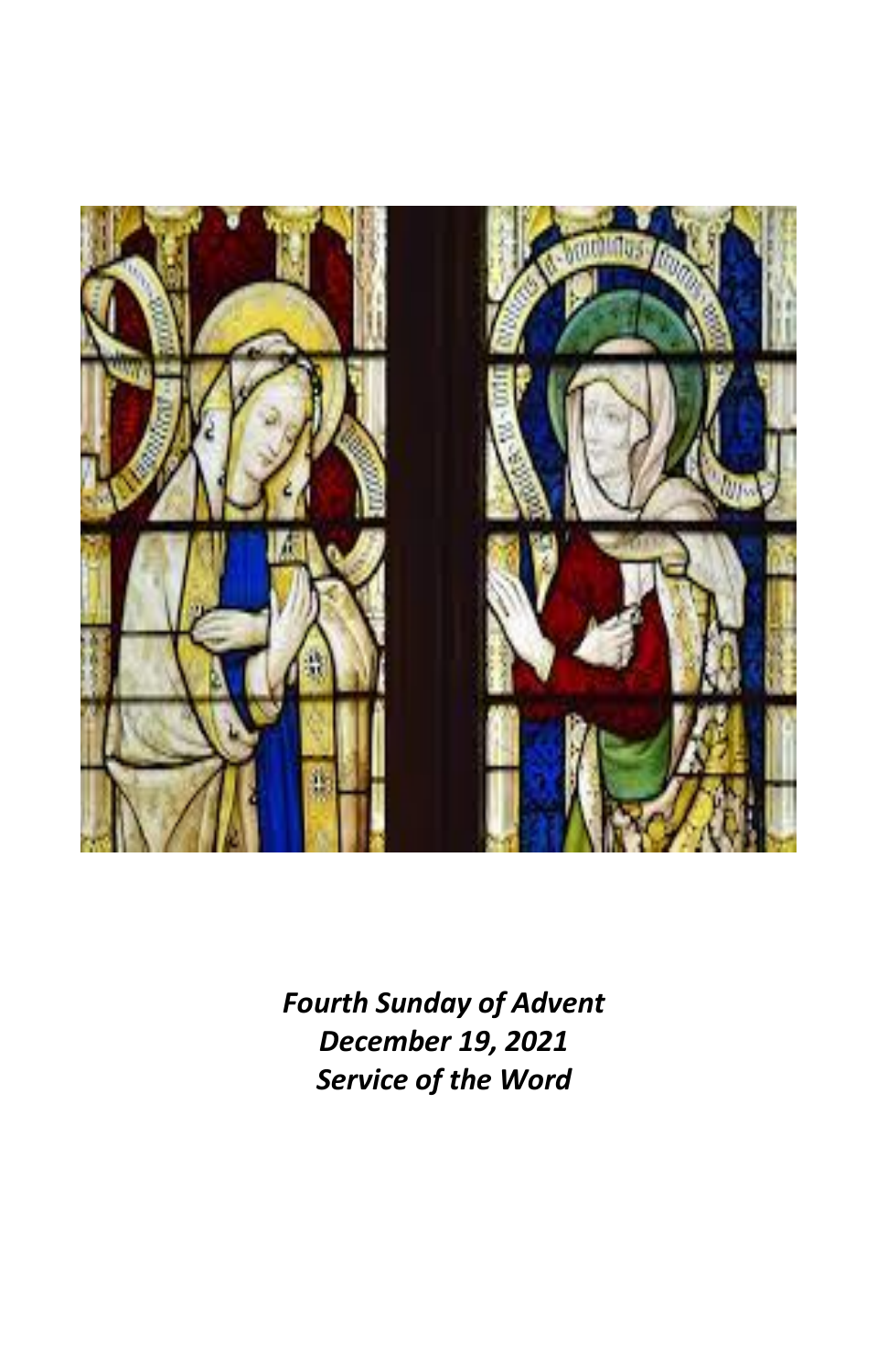## **Prelude**

## **Invitation**

# **Call to Worship** *from Psalm 80*

**<sup>1</sup>** Give ear, O Shepherd of Israel, you who lead Joseph like a flock. You who are enthroned upon the cherubim, shine forth. **<sup>2</sup> Before Ephraim and Benjamin and Manasseh, stir up your might and come to save us! <sup>3</sup>** Restore us, O God; let your face shine, that we may be saved! **<sup>4</sup> O LORD God of hosts, how long will you be angry with your people's prayers? <sup>5</sup>** You have fed them with the bread of tears and given them tears to drink in full measure. **<sup>6</sup> You make us an object of contention for our neighbors, and our enemies laugh among themselves. <sup>7</sup>** Restore us, O God of hosts; let your face shine, that we may be saved! <sup>1</sup> **Confession and Forgiveness:** O God our Father,

**you are our Creator, and we are the work of your hands; you are our Shepherd, and we are your flock; you are our Redeemer, and we are the people you have bought back. We have sinned against you and against others; we repent of all our sins and ask for your forgiveness. We pray that you would not remain angry with us; that you would not recall our sin, to punish it; but that you would continue the work you have begun in us by your Spirit, that the whole earth may recognize that you are our God and Savior. In Jesus' Name, Amen.**

# *Silent Confession*

Hear now the good news of the gospel! As a called and ordained Minister of the Church of Christ, and by Christ's authority, I

<sup>1</sup> *[Revised Common Lectionary](https://ref.ly/logosres/rcl?ref=YearMonthDay.12-19-2021&off=297&ctx=tion+B%0aPsalm+80:1%E2%80%937%0a~+%0aNEW+TESTAMENT%0aHebr)*. (2009). Bellingham, WA: Faithlife.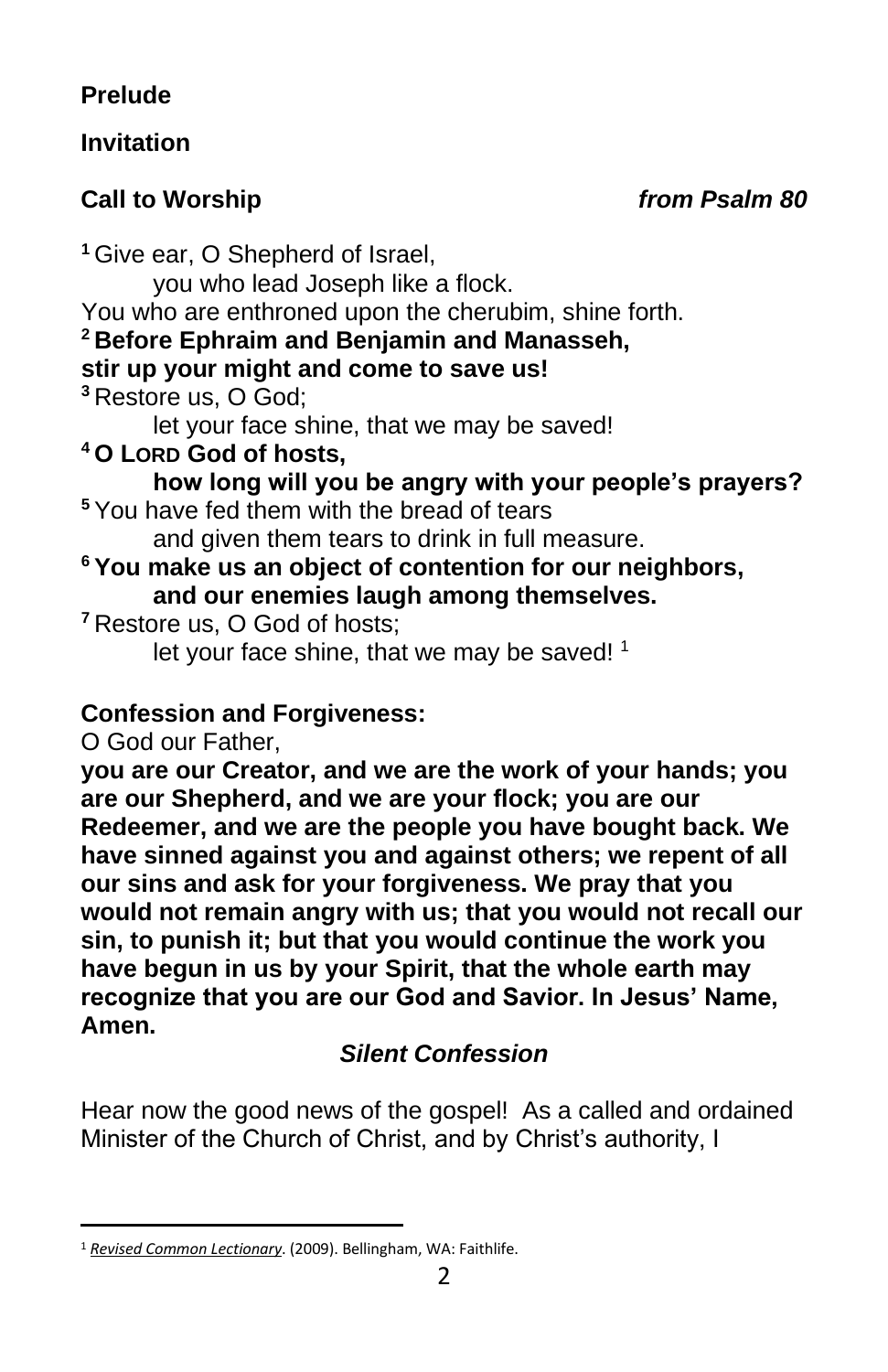thereby declare to you the entire forgiveness of all your sins, in the name of Jesus Christ, Our Lord and Savior. Amen

# **\*Advent Carol: No. 127** *Thou Didst Leave Thy Throne*

## **\*Lighting of the Advent Wreath**

The Advent wreath is a circle with no beginning and no end. It is a symbol of God's unending love and faithfulness.

**The shepherds were the first to hear the joyful announcement of Christ's birth the good news of great joy for all the people.** 

Upon seeing the baby Jesus, the shepherds spread the word concerning what had been told them about this child, and all who heard it were amazed.

> **We have also heard this wonderful news. We welcomed the message with the joy given by the Holy Spirit.**

Though we have not seen Jesus, we love him;

and even though we do not see him now, we believe in him.

**And we are filled with an expressible and glorious joy.**  —based on Luke 2:10, 17-18; 1 Thessalonians 1:6; 1 Peter 1:8, NIV

**\*Christmas Carol: No. 138** *Go, Tell It on the Mountain*

### **Morning Prayer Our Lord's Prayer [using** *debts* **and** *debtors***]**

## **Old Testament Micah 5:2-5a**

**<sup>2</sup>** But you, O Bethlehem Ephrathah, who are too little to be among the clans of Judah, from you shall come forth for me one who is to be ruler in Israel, whose coming forth is from of old, from ancient days. **<sup>3</sup>** Therefore he shall give them up until the time when she who is in labor has given birth; then the rest of his brothers shall return to the people of Israel. **<sup>4</sup>** And he shall stand and shepherd his flock in the strength of the LORD, in the majesty of the name of the LORD his God.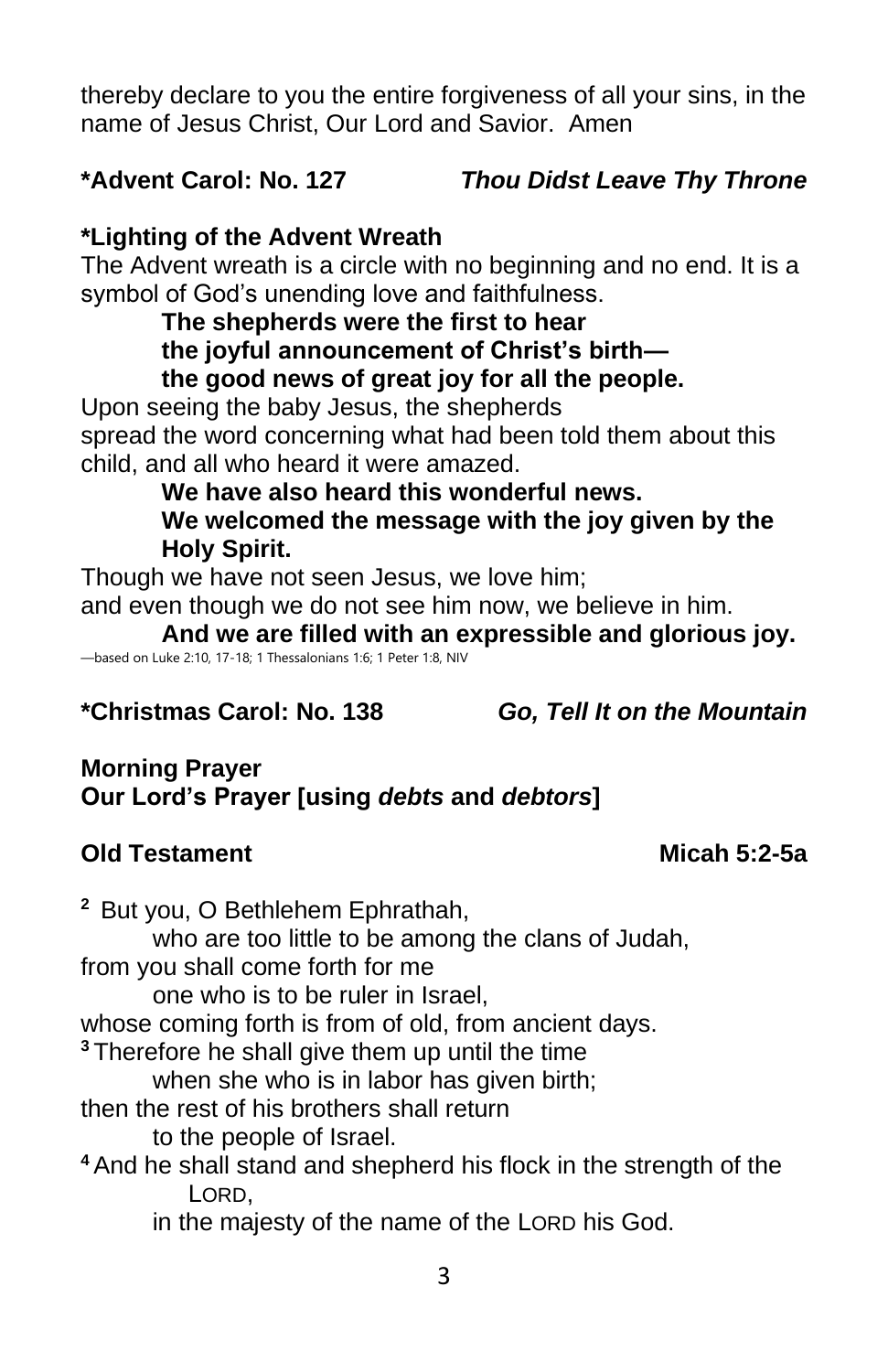And they shall dwell secure, for now he shall be great to the ends of the earth.

<sup>5</sup> And he shall be their peace. <sup>2</sup>

## **\*Canticle: No. 27 Tell Out, My Soul -** *The Magnificat*

### **\*Gospel of our Lord Jesus Christ St. Luke 1:39-55**

**<sup>39</sup>** In those days Mary arose and went with haste into the hill country, to a town in Judah, **<sup>40</sup>** and she entered the house of Zechariah and greeted Elizabeth. **<sup>41</sup>** And when Elizabeth heard the greeting of Mary, the baby leaped in her womb. And Elizabeth was filled with the Holy Spirit, **<sup>42</sup>** and she exclaimed with a loud cry, "Blessed are you among women, and blessed is the fruit of your womb! **<sup>43</sup>** And why is this granted to me that the mother of my Lord should come to me? **<sup>44</sup>** For behold, when the sound of your greeting came to my ears, the baby in my womb leaped for joy. **<sup>45</sup>** And blessed is she who believed that there would be a fulfillment of what was spoken to her from the Lord."

**<sup>46</sup>** And Mary said,

"My soul magnifies the Lord,

- **<sup>47</sup>** and my spirit rejoices in God my Savior,
- **<sup>48</sup>** for he has looked on the humble estate of his servant. For behold, from now on all generations will call me blessed;
- **<sup>49</sup>** for he who is mighty has done great things for me, and holy is his name.
- **<sup>50</sup>** And his mercy is for those who fear him from generation to generation.
- **<sup>51</sup>** He has shown strength with his arm; he has scattered the proud in the thoughts of their hearts;
- **<sup>52</sup>** he has brought down the mighty from their thrones and exalted those of humble estate;
- **<sup>53</sup>** he has filled the hungry with good things, and the rich he has sent away empty.
- **<sup>54</sup>** He has helped his servant Israel, in remembrance of his mercy,
- **<sup>55</sup>** as he spoke to our fathers, to Abraham and to his offspring forever."

<sup>2</sup> *[Revised Common Lectionary](https://ref.ly/logosres/rcl?ref=YearMonthDay.12-19-2021&off=239&ctx=TAMENT%0aMicah+5:2%E2%80%935a%0a~+%0aPSALM%0aOption+A%0aLuk)*. (2009). Bellingham, WA: Faithlife.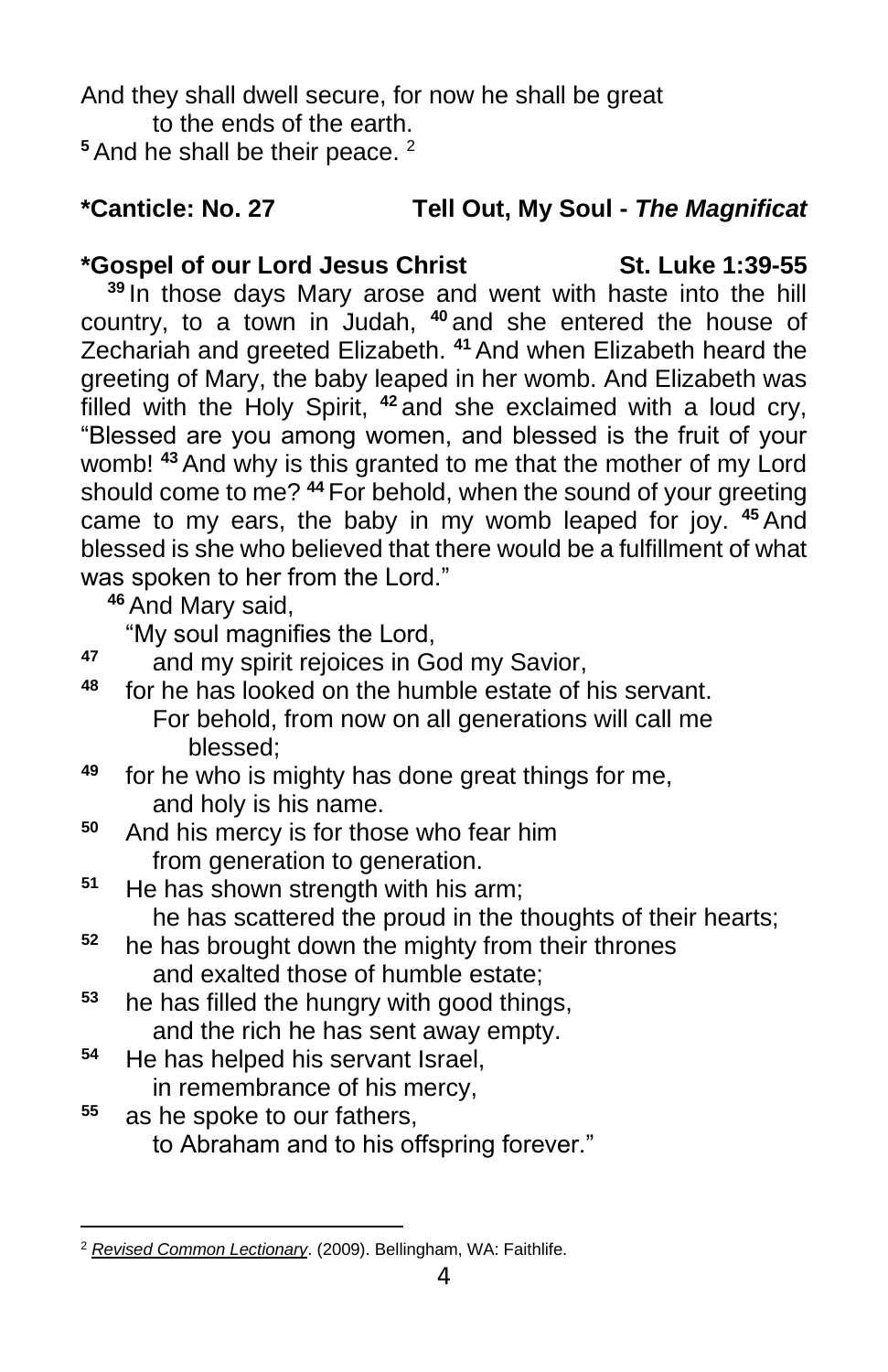**<sup>56</sup>** And Mary remained with her about three months and returned to her home.<sup>3</sup>

**\*Affirmation of Faith** *The Apostles' Creed*

**I believe in God, the Father almighty, creator of heaven and earth. I believe in Jesus Christ, God's only Son, our Lord, who was conceived by the Holy Spirit, born of the virgin Mary, suffered under Pontius Pilate, was crucified, died, and was buried. He descended into hades. On the third day he rose again; he ascended into heaven, he is seated at the right hand of the Father, and he will come to judge the quick and the dead. I believe in the Holy Spirit, the holy catholic Church, the communion of saints, the forgiveness of sins, the resurrection of the body, and life everlasting. Amen.**

**Proclamation of God's Word "PD"**

# *Sing!*

**\*Christmas Carol: No. 133** *Hark! the Herald Angels Sing*

**\*Dismissal and Blessing**

**\*Going Forth**

### *+ + + + + + +*

**Medical Debt Offering –** This past Lent Trinity participated in the endeavor of the Penn West Conference to join in an effort to retire medical debt for those whose lives are severely hampered by medical debt. A company purchases debt for pennies on the dollar and it is retired with a letter sent to those who receive such consideration stating your local United Church of Christ congregation has given you this gift. David Ackerman has

<sup>3</sup> *[The Holy Bible: English Standard Version](https://ref.ly/logosres/esv?ref=BibleESV.Lk1.39&off=22&ctx=ry+Visits+Elizabeth%0a~39%C2%A0%E2%80%A2In+those+days+Ma)*. (2016). (Lk 1:39–56). Wheaton, IL: Crossway Bibles.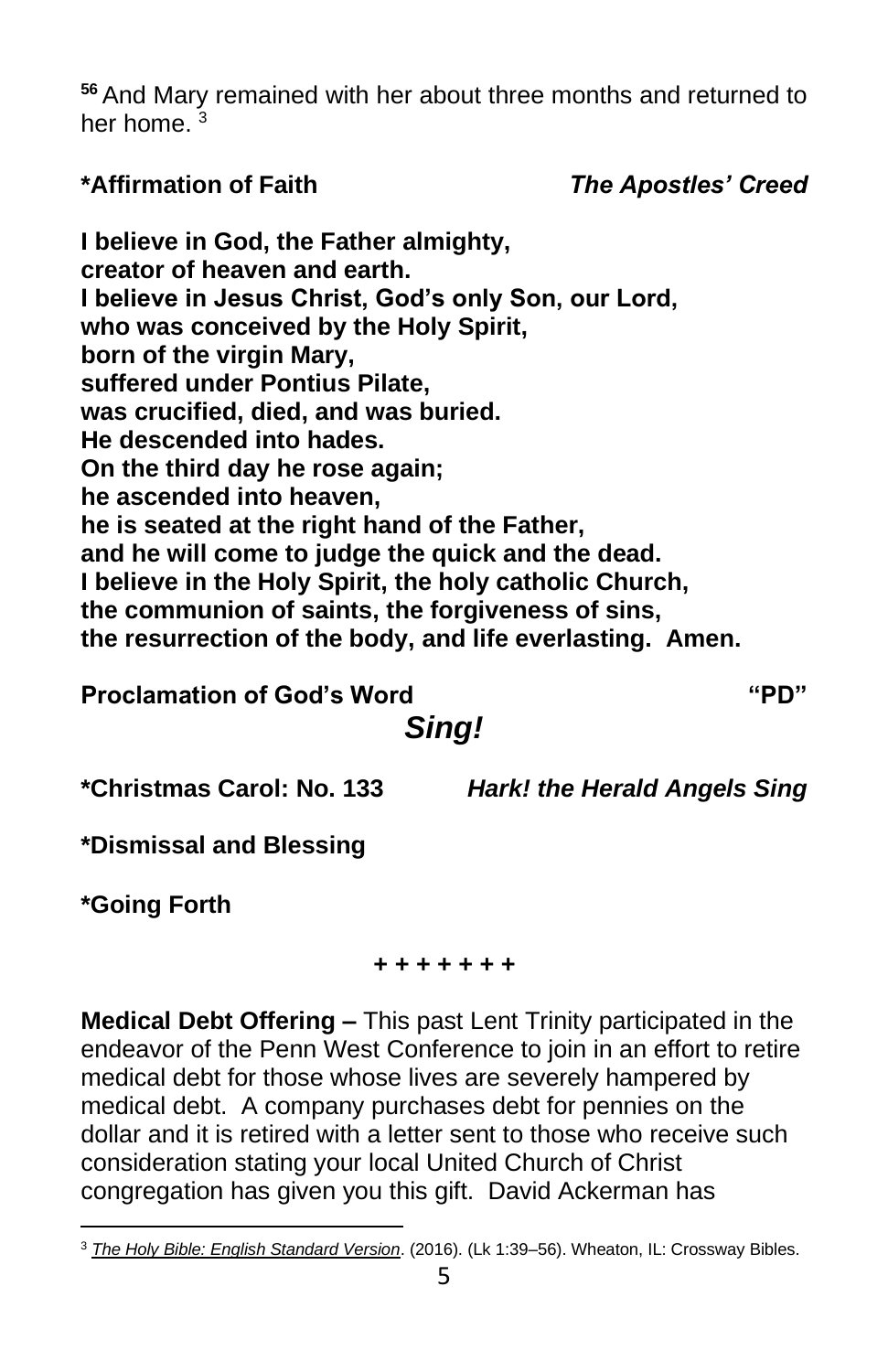informed the conference that the company that provides this service states that there is no medical debt that meets their requirements within 30 counties of the boundaries of the Conference. There are two options – allow the national UCC to use the gift to retire medical debt in another region or ask that the gift be returned. Pastor is now seeking information should the gift be returned how we might assist people through our local institutions as there are surely people who are burdened with significant medical debt. Consistory will take up this matter on Monday evening. If you gave a gift, Consistory members would like to know your feeling about having the gift returned to be used locally or left with the national UCC.

### **In December at Trinity and in the Area**

*The Berlin Brethren "Handbell Choir & Just Brass"* will present a concert of Christmas Music on Sunday, December 19<sup>th</sup> at 2 p.m.

#### *Christmas Eve – December 24th 5 p.m. Family Christmas Eve – Trinity 7 p.m. Christmas Communion & Candles – Zion, Meyersdale 11 p.m. Carols and Candles – Trinity*

## **The Saints In Action**

TODAY – *The Fourth Sunday of Advent* 9:00 a.m. Worship 10:10 a.m. Sunday School Wednesday 6:30 p.m. Trinity Bells Rehearsal Friday – Christmas Eve Next Sunday – *December 26 – Second Day of Christmas* 9:00 a.m. Worship 10:10 a.m. Sunday School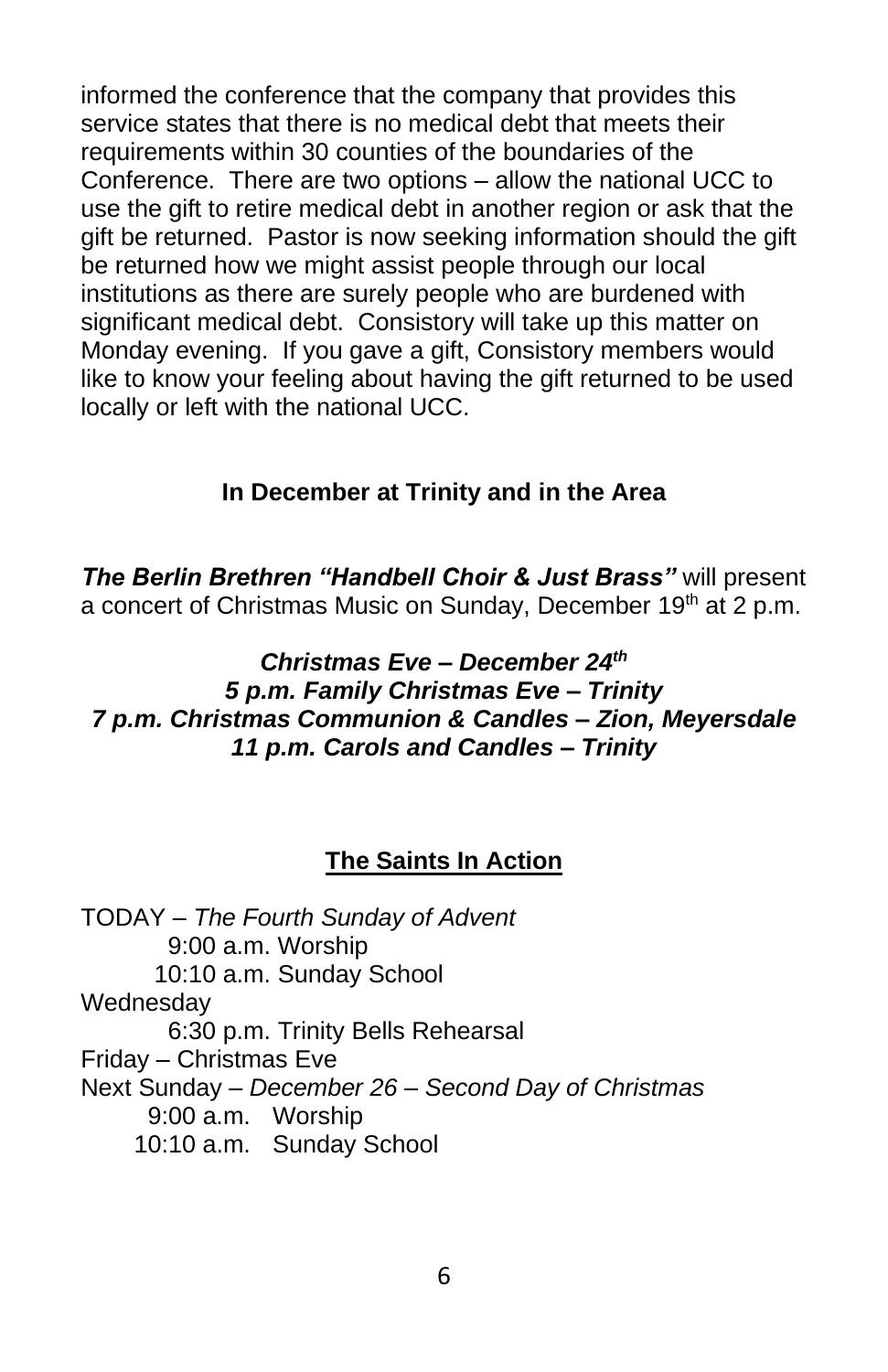### **Giving From 12/12/21**

|              | Rec       | <b>Budget</b> | Over/Under |
|--------------|-----------|---------------|------------|
| General      | \$4337.00 | \$2434.93     | \$1902.07  |
| <b>Ben</b>   | \$512.00  | \$213.46      | \$298.54   |
| <b>Maint</b> | \$300.00  | \$163.46      | \$136.54   |
| <b>Mem</b>   | 510.00    |               |            |
| <b>Total</b> | \$5659.00 | \$2811.85     | \$2337.15  |

Benevolence includes Food Pantry of \$10.00 and Adopt a Family (Secret Santa) of \$200.00

**Worship Attendance: 83 Sunday School: 15**



## **Those Remembered in prayer:**

God's guidance and protection for Armed Forces.

### **Shut Ins:**

Lew & Barb Berkley, Roy Bucher, Helen Diest, Mary Forespring, Janet Gindlesperger, Cynthia Kelly, Lois Krause, Deb Luteri, Lois Saylor.

### **Healing Concerns:**

Sally Altfather, Mark Amyot, Donnie Baxter, Carol Boyer, Jim Coughenour, Pam Crooks, Dana Dawson, Dawn Gindlesperger, Andrea Shaulis Harris, Barry Landis, Larry McCullen, Bonnie Murphy, Nancy Schrock, Avis Specht, Kelly Tharp, Robin Walker, Harry and Jane Watkins, Heather Weighley, Nancy Weighley, Karen Will, Kimberly Kay Roos Zimmerman